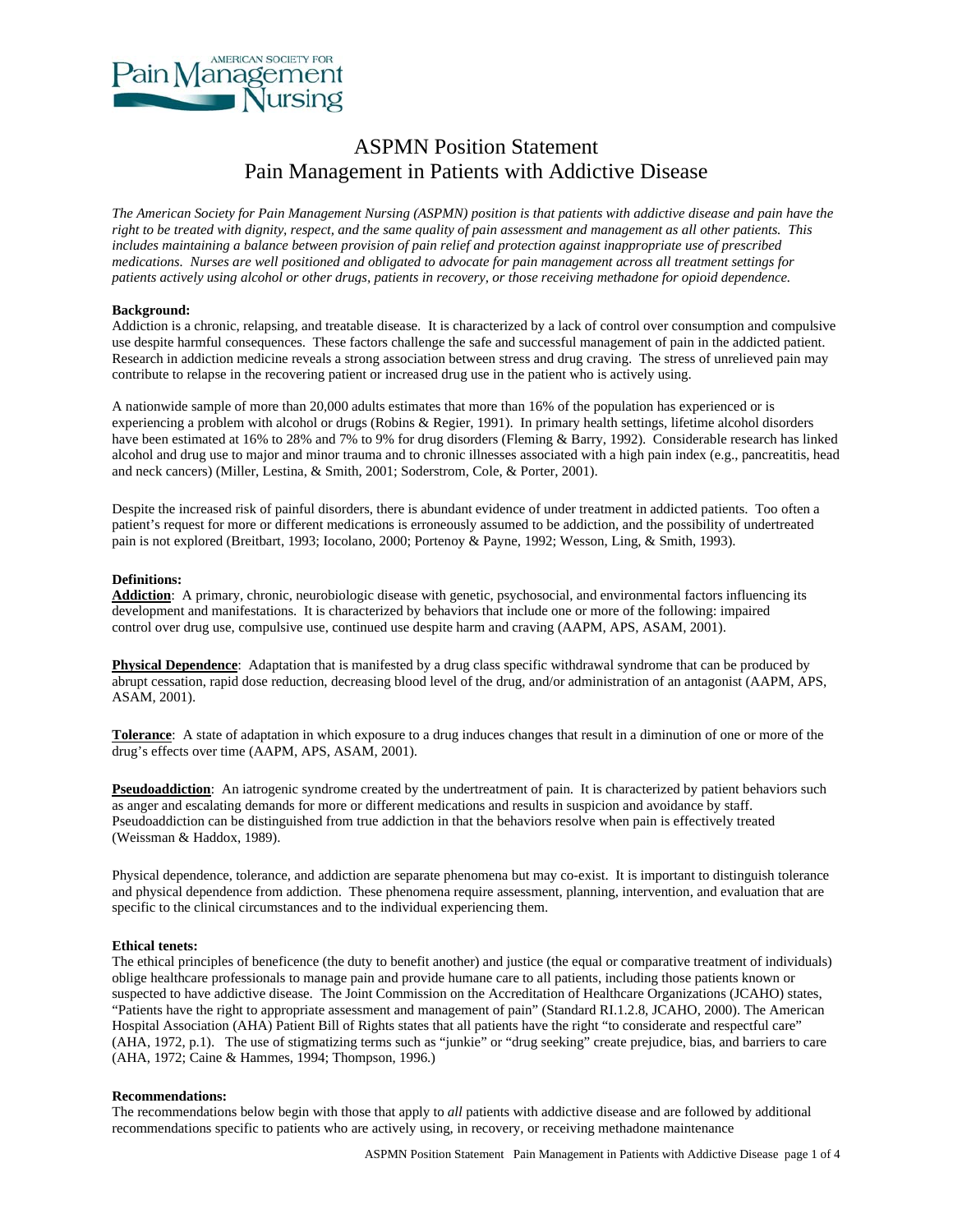## **Recommendations for** *all* **patients with addictive disease:**

- Identify and use resources available to assist with the diagnosis and treatment of both addiction and pain.
- **Encourage the patient to use support systems (e.g., family, significant others, or rehabilitation sponsor); offer** additional resources (e.g., addictions counselor).
- Involve the patient in pain management planning and, with the patient's consent, include family and significant others.
- Provide the patient with verbal and written information about the pain management plan, including what the patient can expect from caregivers and what the patient's responsibilities are.
- Ensure consistency in the implementation of the pain management plan.
- Educate the patient, family, and significant others about the differences between addiction, physical dependence, and tolerance.
- Help the patient make informed choices about medications by educating the patient, family, and significant others about medication options.
- Select and titrate analgesics based on pain assessment, side effects, and function, as well as sleep and mood.
- Be prepared to titrate opioid analgesics and benzodiazepines to doses higher than usual. The patient may have developed tolerance to some medications, or drug use may have caused increased sensitivity to pain.
- Benzodiazepines, phenothiazines, or other sedating medications that do not relieve pain should not be used as substitutes for analgesics.
- If pain is present most of the time, provide analgesics around-the-clock (ATC).
- Use the oral route and long acting analgesics when possible.
- Consider the use of IV or epidural patient-controlled analgesia (PCA) for acute pain management.
- Record and discuss with the patient any behavior suggestive of inappropriate
- medication use, especially of controlled substances.
- When opioids, benzodiazepines, or other medications with a potential for physical dependence are no longer needed, taper them very slowly to minimize the emergence of withdrawal symptoms.
- Consider nonpharmacological methods of treatment for pain but do not use them in place of appropriate pharmacological approaches.

# **Recommendations for patients who are actively using, in addition to the recommendations for** *all* **patients with addictive disease:**

- Distinguish between pseudoaddiction and addiction. This may be difficult in the presence of unrelieved pain.
- Assess for and treat symptoms of withdrawal from alcohol or other drugs. \*\*<br> **F** If the nation acknowledges inappropriate use of prescribed medication or nor
- If the patient acknowledges inappropriate use of prescribed medication or non-prescribed substances, openly discuss this and encourage the patient to express any fear of how this may affect pain management and treatment by staff.
- Assess for psychiatric co-morbidity (e.g., anxiety, depression) and obtain treatment if needed.
- If the patient is physically dependent on morphine-like opioids, do not treat pain with an opioid agonist-antagonist (e.g., nalbuphine, butorphanol, buprenorphine, pentazocine) because it will precipitate acute withdrawal.
- Once pain is controlled, provide information on treatment options for addictive disease. \*\*

# **Recommendations for patients in recovery, in addition to the recommendations for** *all* **patients with addictive disease**:

- Explain any intent to use opioids or other psychoactive medications.
- Explain health risks associated with unrelieved pain, including increased risk for relapse. \*\*
- Encourage patient, family, and significant others to discuss concerns about relapse, and offer assistance.
- **Respect the patient's decision about whether or not to use opioids or other psychoactive medications. Reassure** the patient that other methods of pain relief (e.g., NSAIDs, regional, local anesthetics) can be used if the patient prefers not to use opioid analgesics.
- **Encourage active participation in recovery and maintenance efforts.**
- Establish a therapeutic plan for relapse.
- If relapse occurs, intensify recovery efforts; do not terminate pain care.

# **Recommendations for patients on methadone maintenance treatment, in addition to the recommendations for** *all* **patients with addictive disease**:

- Initiate and continue regular discussion with methadone treatment providers about the pain management plan.
- Methadone doses used for methadone maintenance in the treatment of opioid addiction should be continued but are not relied upon for analgesia. When opioid analgesics are appropriate for pain management, two options are available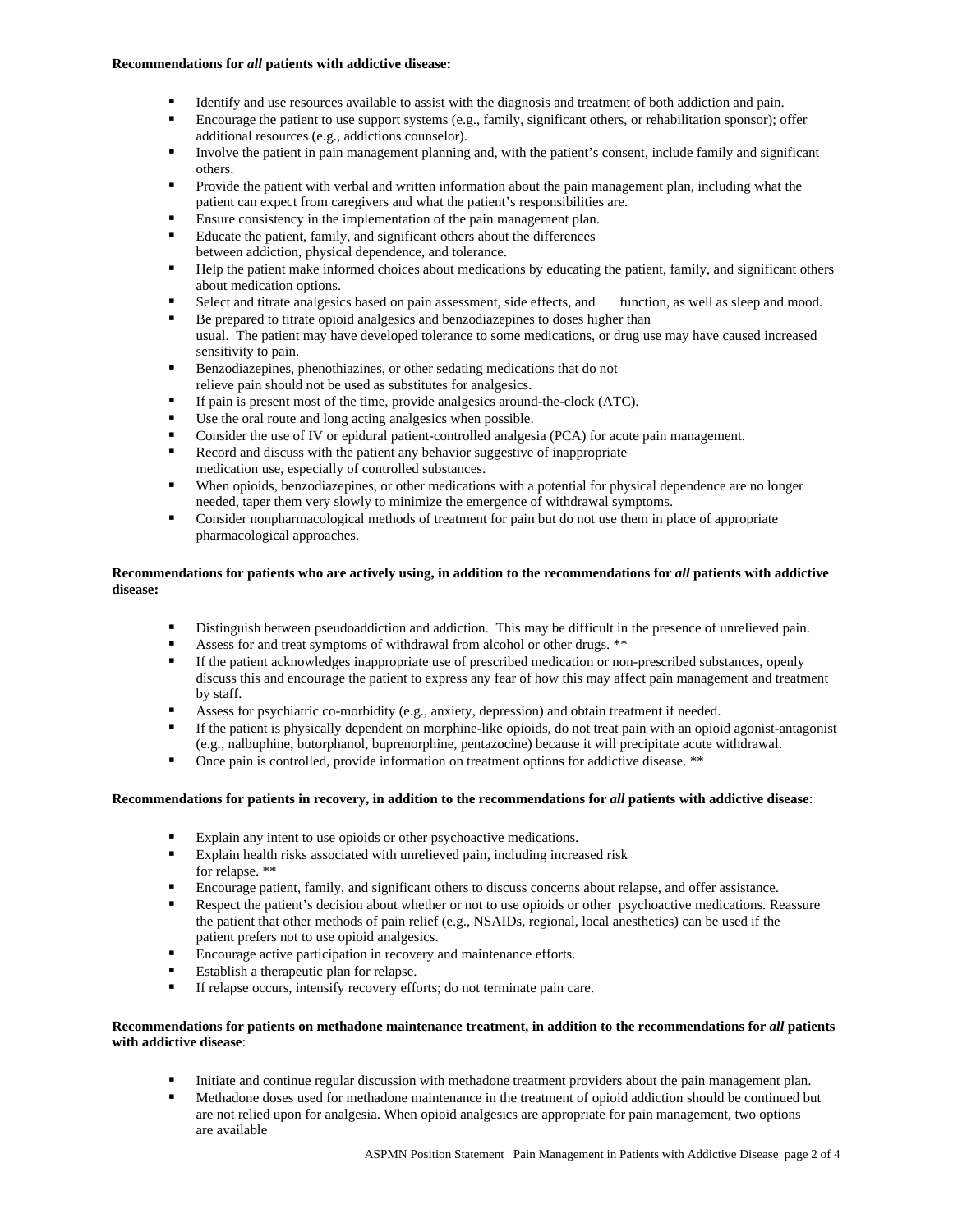1. Add another opioid on an ATC basis, or

2. Give additional methadone doses. Methadone given for analgesia

requires more than once a day dosing.

 The above recommendations have been influenced by the works of Compton, 1999; Dunbar & Katz, 1996; Grinstead & Gorski, 1997; Heit, 2000; Portenoy & Payne, 1992; McCaffery & Vourakis, 1992; Tucker, 1990.

\*\* Visit the ASPMN Web site (www.aspmn.org) for assessment tools for withdrawal, protocols for treatment of withdrawal, risks of unrelieved pain, treatment options for addictive disease, and therapeutic plans for relapse.

# **Summary**

Patients with addictive disease have the right to be treated with respect and to receive the same quality of pain management as all other patients. Providing this care addresses the potential for increased drug use or relapse associated with unrelieved pain. Nurses are in an ideal position to advocate and intervene for these patients across all treatment setting**.**

# References

American Hospital Association. (1972). *Patient's Bill of Rights*. Chicago: Author.

American Academy of Pain Medicine (AAPM), American Pain Society (APS), American Society of Addiction Medicine (ASAM). (2001). *Definitions related to the use of opioids for the treatment of pain*. Glenview, IL: APS.

 *Breitbart, W. (1993). Suicide risk in cancer and AIDS patients. In C. Chapman, & K. Foley (Eds.),* Current and emerging issues in cancer pain: Research and practice *(pp. 319-412). New York: Raven.* 

Caine, J.M., & Hammes, B.L. (1994). Ethics and pain management: Respecting patient wishes. *Journal of Pain and Symptom Management*, *9*, 160-165.

Compton, P. (1999). Substance abuse. In M. McCaffery, & C. Pasero, *Pain: Clinical manual* (2nd ed., pp. 428-466). St. Louis: Mosby.

Dunbar, S.A., & Katz, N.P. (1996). Chronic opioid therapy for nonmalignant pain in patients with a history of substance abuse: Report of 20 cases. *Journal of Pain and Symptom Management*, 11, 163-171.

*Grinstead, S. F., & Gorski, T. T. (1997).* Addiction-free pain management. *Independence, MO, Herald House/Independence Press.* 

Heit, H. (2000). Opioid therapy: Critical issues and new directions. Presented at American Pain Society 19th Annual Scientific Meeting. November 2-5, 2000, Atlanta, GA.

*Iocolano, C.F. (2000). Perioperative pain management in the chemically dependent patient. Journal of Perianesthesia Nursing,* 15*(5), 329-347.* 

*Joint Commission on Accreditation of Healthcare Organizations. (2001).* Comprehensive accreditation manual for hospitals: The official handbook*. Oakbrook Terrace, IL: Author. McCaffery M., & Vourakis, C. (1992). Assessment and relief of pain in chemically dependent patients.* Orthopedic Nursing*,* 11*(2), 13-27.* 

Miller, T.R., Lestina, D.C., & Smith, G. S. (2001). Injury risk among medically identified alcohol and drug abusers. *Alcoholism: Clinical and Experimental Research*, 25(1), 54-59.

*Portenoy, R K., & Payne, R. (1992). Acute and chronic pain*. *In J.H. Lowinson, P. Ruiz, R.B. Millman, & J.G. Langrod (Eds.),*  Substance abuse: A comprehensive Textbook *(pp. 563-589). Baltimore: Williams & Wilkins. Robins, L.N., & Regier, D.A. (1991). Psychiatric disorders in America: The epidemiologic catchment area study*. The Free Press. *New York: The Free Press.* 

Soderstrom, C.A., Cole, F.J., Jr., & Porter, J.M. (2001). Injury in America: The role of alcohol and other drugs -- An EAST position paper prepared by the Injury Control and Violence Prevention Committee. *Journal of Trauma-Injury Infection & Critical Care*, *50*(1), 1-12.

 *Thompson, M. H. (1996). Ethics committees: Their share in the advocacy role.* Seminars in Preoperative Nursing*,* 5*, 62-67.* 

ASPMN Position Statement Pain Management in Patients with Addictive Disease page 3 of 4